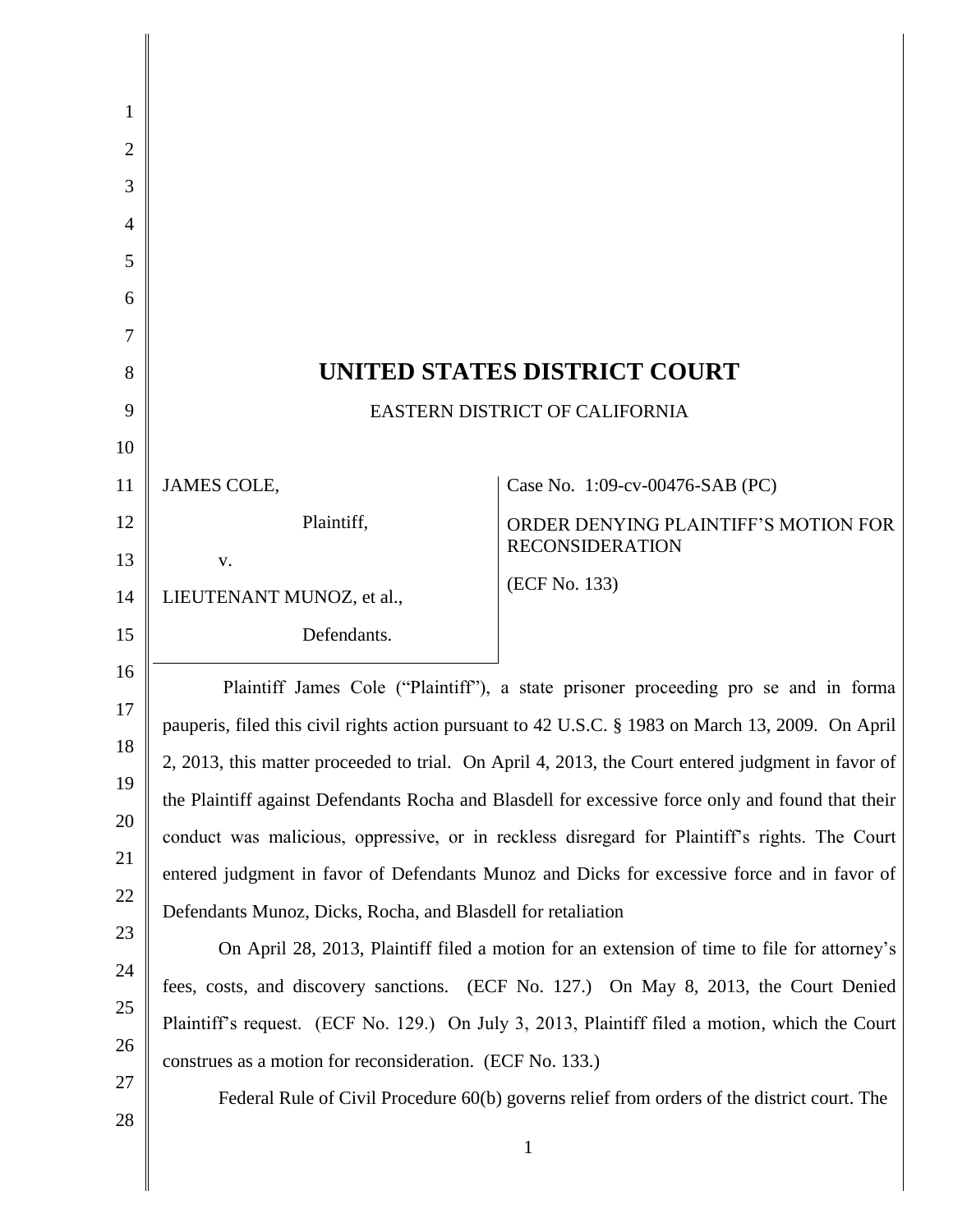1 2 3 4 5 6 7 8 9 10 11 12 13 14 15 Rule permits a district court to relieve a party from a final order or judgment on grounds of: "(1) mistake, inadvertence, surprise, or excusable neglect;  $\dots$  (3) fraud  $\dots$  by an opposing party,  $\dots$ or (6) any other reason that justifies relief." Fed. R. Civ. P. 60(b). The motion for reconsideration must be made within a reasonable time. Id*.* Rule 60(b)(6) "is to be used sparingly as an equitable remedy to prevent manifest injustice and is to be utilized only where extraordinary circumstances . . ." exist. Harvest v. Castro, 531 F.3d 737, 749 (9th Cir. 2008). The moving party "must demonstrate both injury and circumstances beyond his control . . . ." Id*.* Local Rule 230(j) requires Plaintiff to show "what new or different facts or circumstances are claimed to exist which did not exist or were not shown upon such prior motion, or what other grounds exist for the motion." "A motion for reconsideration should not be granted, absent highly unusual circumstances, unless the district court is presented with newly discovered evidence, committed clear error, or if there is an intervening change in the controlling law," and it "may *not* be used to raise arguments or present evidence for the first time when they could reasonably have been raised earlier in the litigation." Marilyn Nutraceuticals, Inc. v. Mucos Pharma GmbH & Co., 571 F.3d 873, 880 (9th Cir. 2009) (emphasis in original).

16 17 18 19 20 21 22 23 24 A motion for reconsideration is not the vehicle by which a litigant raises legal argument for the first time when the litigant could have raised in the original motion. Otherwise, there would be no finality to federal court orders, which is why motions for reconsideration are extremely limited in their scope and application. As required by the law, Plaintiff's motion does not present newly discovered evidence, clear error, or an intervening change in the law. The arguments raised by the Plaintiff in this request could have been addressed in his previous motion. Contrary to Plaintiff's assertions, a pro se litigant is not entitled to attorney's fees in this case. Friedman v. Arizona, 912 F.2d 328, 333 n.2 (9th Cir. 1990); Gonzalez v. Kangas, 814 F.2d 1411, 1412 (9th Cir. 1987). Accordingly,

- 25
- 26

//

//

//

- 27
- 28